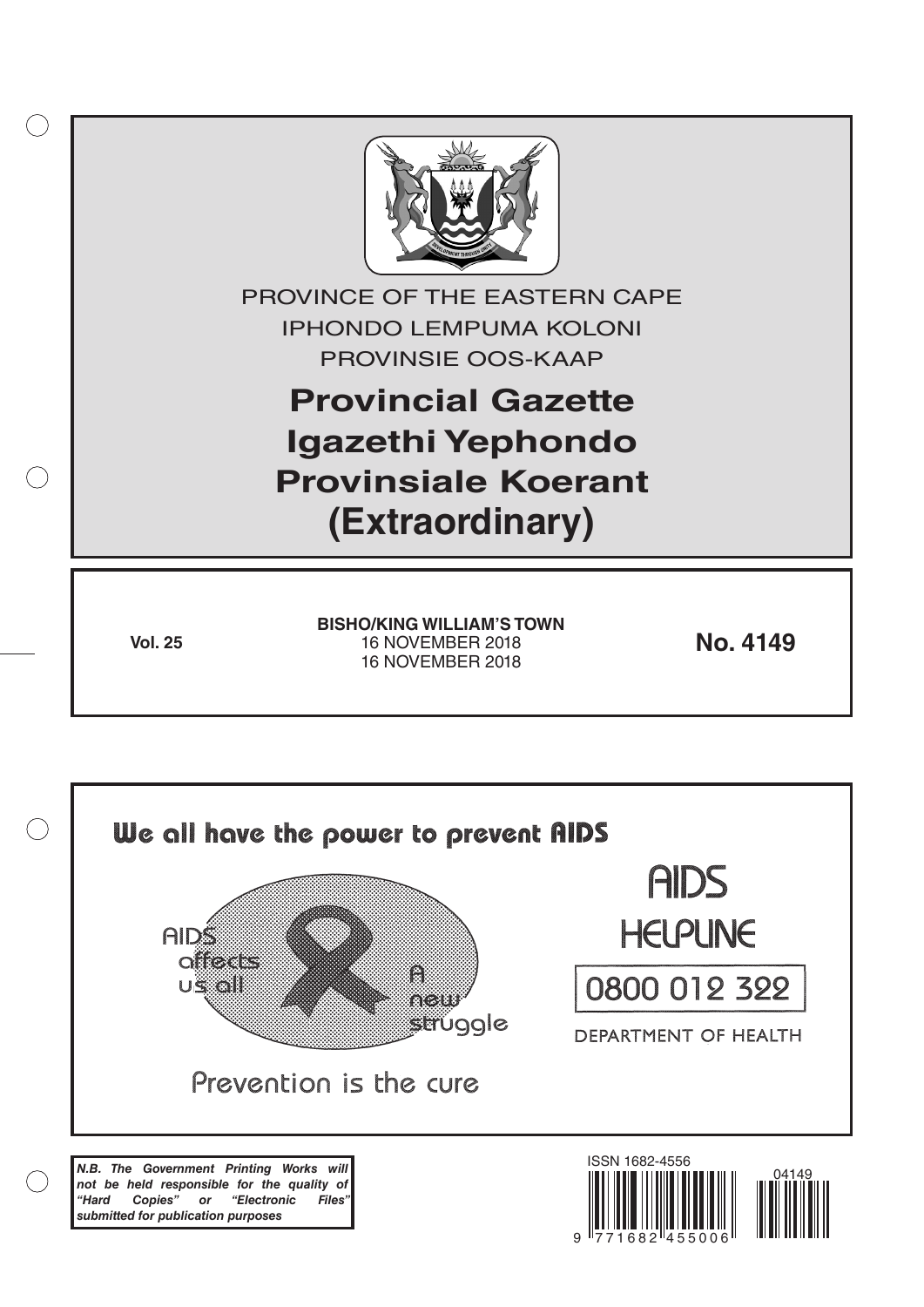## **IMPORTANT NOTICE:**

**The GovernmenT PrinTinG Works Will noT be held resPonsible for any errors ThaT miGhT occur due To The submission of incomPleTe / incorrecT / illeGible coPy.**

**no fuTure queries Will be handled in connecTion WiTh The above.**

### **CONTENTS**

|            |                                                                                                       | Gazette<br>No. | Page<br>No. |
|------------|-------------------------------------------------------------------------------------------------------|----------------|-------------|
|            | <b>LOCAL AUTHORITY NOTICES • PLAASLIKE OWERHEIDS KENNISGEWINGS</b>                                    |                |             |
| 249<br>250 | Eastern Cape Liquor Act (10/2003): Notice of lodgement of applications for transfer of certificate of | 4149           |             |
|            |                                                                                                       | 4149           |             |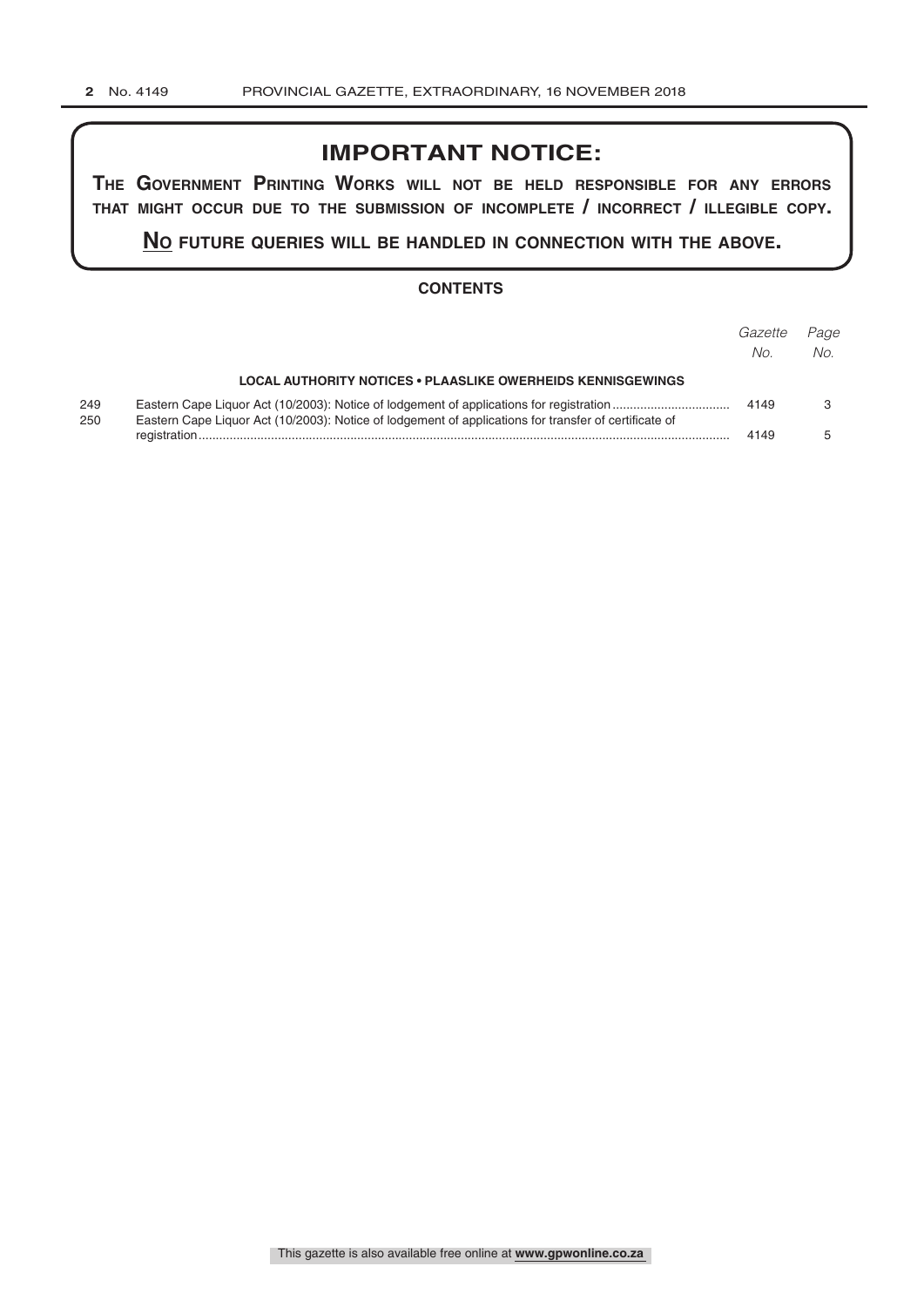# Local Authority Notices • Plaaslike Owerheids Kennisgewings

### **LOCAL AUTHORITY NOTICE 249 OF 2018**

1. CM3 [Reg 4 (1)

EASTERN CAPE LIQUOR ACT, 2003 (Act No. 10 of 2003) NOTICE OF LODGEMENT OF APPLICATIONS FOR REGISTRATION

Notice is hereby given that the applications for registration, particulars of which appear in the Schedule hereunder, have been lodged with the Board.<br>Interested parties may, free of charge, inspect any application which a

EASTERN CAPE LIQUOR BOARD<br>15 November 2018

 $\overline{1}$ 

|                           | п                 | z                                                          |                                     | 4                                      |                                                                                                      |  |
|---------------------------|-------------------|------------------------------------------------------------|-------------------------------------|----------------------------------------|------------------------------------------------------------------------------------------------------|--|
| <b>Application Number</b> |                   | Name and number of<br>Ward                                 | Kind of registration<br>applied for | <b>Kind of</b><br>liquor to be<br>sold | Name under which business is to be<br>conducted and particulars of the erf,<br>street or farm        |  |
| 1.                        | REF7010021041084  | Ward 31 Mnquma Local<br><b>Municipality</b>                | On and Off<br>Consumption           | All kinds                              | Andy Tavern, Ethembeni Location, Qina<br>Adminmistrative Area, Centane, 4980                         |  |
| 2.                        | REF0003246167088  | Ward 21 Mbashe Local<br>Municipality                       | On and Off<br>Consumption           | All kinds                              | Club 808 Tavern, Lower Mbangcolo<br>Administrative Area, Willowvale, 5040                            |  |
| 3.                        | REF2018/498628/07 | Ward 1 Mnguma Local<br>Municipality                        | On Consumption                      | All kinds                              | Paloma, 25 King Street, Butterworth, 4960                                                            |  |
| 4.                        | REF7509275790089  | Ward 6 Senqu Local<br>Municipality                         | On and Off<br>Consumption           | All kinds                              | Juski Tavern, Mdlambona Village,<br>Sterkspruit, 9762                                                |  |
| 5.                        | REF7906295775085  | Ward 31 Enoch Mgijima<br><b>Local Municipality</b>         | Off Consumption                     | All kinds                              | Melikhaya Bottle Store, Rocklands Village,<br>Ntabethemba Administrative Area,<br>Queenstown, 5320   |  |
| 6.                        | REF8503166062088  | Ward 7 Emalahleni Local<br>Municipality                    | On and Off<br>Consumption           | All kinds                              | Pilla's Pub, Qoqodala Location, Emangweni<br>Village, Lady Frere, 5410                               |  |
| 7.                        | REF7604050704081  | Ward 22 Enoch Mgijima<br><b>Local Municipality</b>         | On and Off<br>Consumption           | All kinds                              | Eyethu Tavern, 270540 Hackney Village,<br>Whittlesea, 5360                                           |  |
| 8.                        | REF9205240758082  | Ward 21 Intsika Yethu<br><b>Local Municipality</b>         | On and Off<br>Consumption           | All kinds                              | Lagoon, Ngxabangu Administrative Area,<br>Cofimvaba, 5380                                            |  |
| 9.                        | REF8507265924080  | Ward 11 Intsika Yethu<br><b>Local Municipality</b>         | On and Off<br>Consumption           | All kinds                              | Mabheleni's Tavern, Gqogqora<br>Administrative Area, Komkhulu, Tsomo,<br>5400                        |  |
| 10.                       | REF8105020653084  | Ward 6 Intsika Yethu<br><b>Local Municipality</b>          | On and Off<br>Consumption           | All kinds                              | Novicks Tavern, Mbulukweza Administrative<br>Area, Tsomo, 5400                                       |  |
| 11.                       | REF6410150102080  | Ward 32 Nelson Mandela<br><b>Metropolitan Municipality</b> | On and Off<br>Consumption           | All kinds                              | Brenda's Place, 51 Allie Street, Saltlake,<br>Port Elizabeth, 6001                                   |  |
| 12.                       | REF6306106173086  | Ward 18 Matatiele Local<br>Municipality                    | On and Off<br>Consumption           | All kinds                              | Sokhulu Tavern, Nyaniso Administrative<br>Area, Matatiele, 4730                                      |  |
| 13.                       | REF8410095976083  | Ward 06 Matatiele Local<br>Municipality                    | On and Off<br>Consumption           | All kinds                              | Drive Inn Tavern, Magadla Administrative<br>Area, Dengwane Location, Matatiele, 4730                 |  |
| 14.                       | REF6406036025081  | Ward 20 Umzimvubu<br><b>Local Municipality</b>             | On and Off<br>Consumption           | All kinds                              | Emabheleni Jazz & Entertainment, Toleni<br>Location, Mount Frere, 5090                               |  |
| 15.                       | REF2016/381195/07 | Ward 3 Buffalo City<br>Metropolitan Municipality           | On Consumption                      | All kinds                              | Mpumakoloni Slots, Erf 14549, 26 Kimberly<br>Road, North End, East London, 5201                      |  |
| 16.                       | REF8702145956085  | Ward 14 Umzimvubu<br><b>Local Municipality</b>             | On and Off<br>Consumption           | All kinds                              | Nduna Tavern, Mndileni Location, Mount<br>Frere, 5090                                                |  |
| 17.                       | REF8105156012089  | Ward 17 Ntabankulu Local<br>Municipality                   | On and Off<br>Consumption           | All kinds                              | Isangqa Tavern, Mpelazwe Village,<br>Ntabankulu, 5410                                                |  |
| 18.                       | REF8312245967089  | Ward 20 Ingquza Local<br>Municipality                      | On and Off<br>Consumption           | All kinds                              | Thera's Tavern, Hombe Location, Lusikisiki,<br>4820                                                  |  |
| 19.                       | REF7901215713084  | Ward 2 Ingquza Hill Local<br><b>Municipality</b>           | On and Off<br>Consumption           | All kinds                              | Heineken Tavern, Gcuda Location,<br>Sigcakwini Administrative Area, Lusikisiki,<br>4820              |  |
| 20.                       | REF7807150593086  | Ward 31 Mnguma Local<br>Municipality                       | On and Off<br>Consumption           | All kinds                              | New House Tavern, Mnyameni<br>Administrative Area, Centane, 4980                                     |  |
| 21.                       | REF2018/488639/07 | Ward 15 Buffalo City<br><b>Metropolitan Municipality</b>   | On Consumption                      | All kinds                              | Riley's Sports Bar, Shop 2, Beacon Bay<br>Crossing, Bonza Bay Road, Beacon Bay,<br>East London, 5201 |  |
| 22.                       | REF6611130044082  | Ward 11 Kouga Local<br>Municipality                        | On and Off<br>Consumption           | All kinds                              | J Bay Coffee Bar, 30 Diaz Road, Jeffreys<br>Bar, 6330                                                |  |
| 23.                       | REF2018/436444/07 | Ward 15 Nelson Mandela<br>Metropolitan Municipality        | On Consumption                      | All kinds                              | Baakens Bistro, Erf 78, 1 Bridge Street,<br>South End, Port Elizabeth, 6001                          |  |
| 24.                       | REF8110020921085  | Ward 20 Mbizana Local<br>Municipality                      | On and Off<br>Consumption           | All kinds                              | Mzamgwa's Tavern, Jakada Village, Bizana,<br>4800                                                    |  |
| 25.                       | REF2018/543856/07 | Ward 4 Buffalo City<br>Metropolitan Municipality           | On Consumption                      | All kinds                              | Marquez Sports Pub & Grill, 20<br>Chamberlain Road, Berea, East London,<br>5201                      |  |
| 26.                       | REF7504115411081  | Ward 27 Nelson Mandela<br><b>Metropolitan Municipality</b> | Off Consumption                     | All kinds                              | Maya Liquor Store, 9 Maya Street, Zwide,<br>Port Elizabeth, 6001                                     |  |
| $27 -$                    | REF6902020450087  | Ward 7 Engcobo Local<br>Municipality                       | On and Off<br>Consumption           | All kinds                              | Zamokuhle Tavem, Beyele Administrative<br>Area, Engcobo, 5050                                        |  |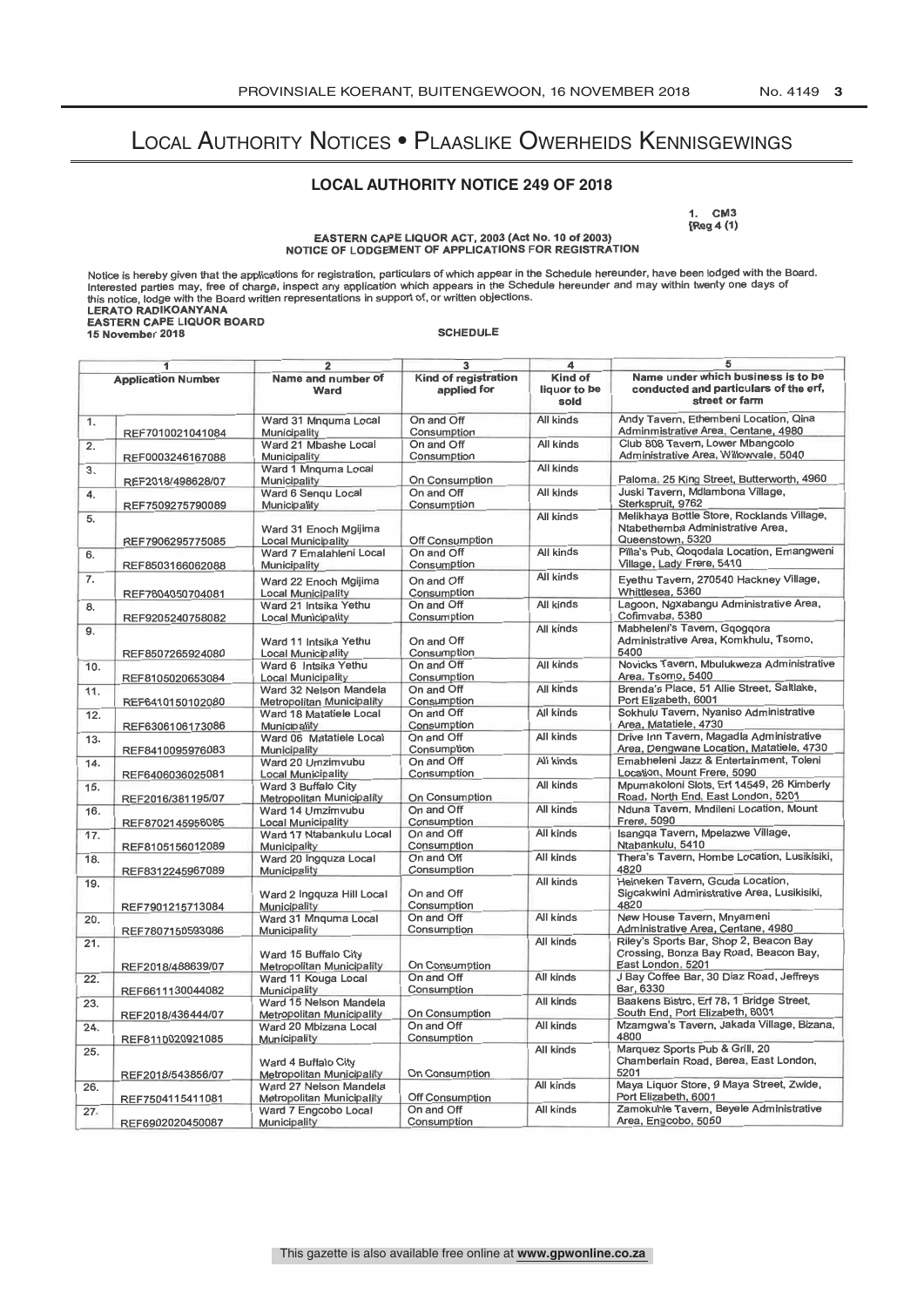| 28. | REF6911185256080  | <b>Buffalo City Metropolitan</b>                   | <b>Special Event</b> | All kinds | Claredon Hollard Hockey Tour Fundraiser, 1<br>A, Union Avenue, Central, East London,<br>5201      |
|-----|-------------------|----------------------------------------------------|----------------------|-----------|---------------------------------------------------------------------------------------------------|
| 29. | REF2018/498625/07 | Mnguma Local<br>Municipality                       | <b>Special Event</b> | All kinds | Butterworth Professionals Liquor Annual<br>Home Coming, 25 King Street, Butterworth,<br>4960      |
| 30. | REF7112175462080  | Raymond Mhlaba Local<br>Municipality               | <b>Special Event</b> | All kinds | Adelaide Home Coming Picnic, Erf 161,<br>Wanderes Stadium, 25 Buitekant Street,<br>Adelaide, 5760 |
| 31. | REF2017/340666/07 | Nelson Mandela<br><b>Metropolitan Municipality</b> | <b>Special Event</b> | All kinds | Bay Christmas Picnic, Avenue A Road, New<br>Brighton, Port Elizabeth, 6001                        |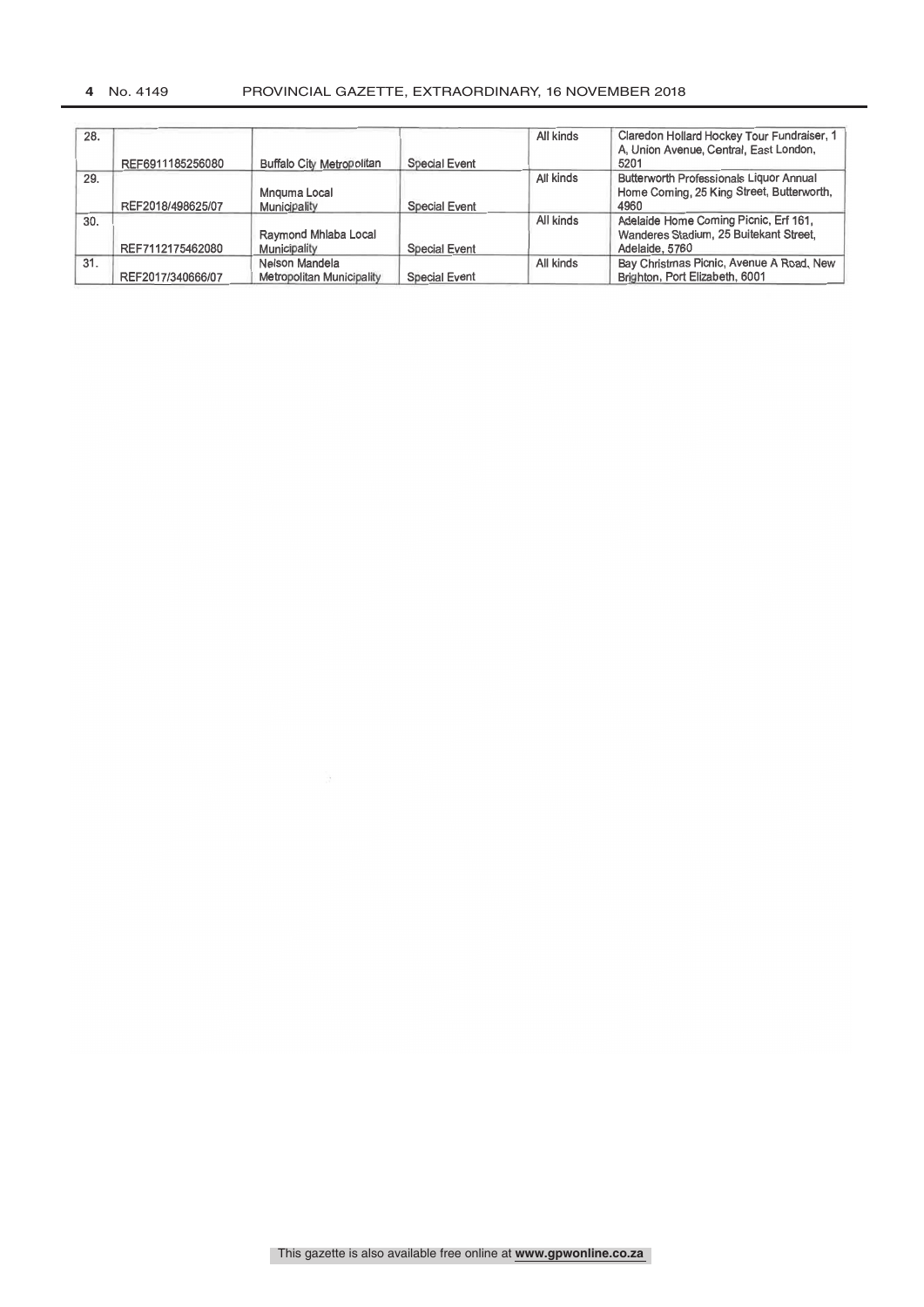### **LOCAL AUTHORITY NOTICE 250 OF 2018**

FORM 9 Reg 11 (1)]

### EASTERN CAPE LIQUOR ACT, 2003 (Act No. 10 of 2003)

### NOTICE OF LODGEMENT OF APPLICATIONS FOR TRANSFER OF CERTIFICATE OF REGISTRATION

Notice is hereby given that the applications for transfer of certificates of registration, particulars of which appear in the Schedule hereunder, have been lodged with the Board.

Interested parties may, free of charge, inspect any application which appears in the Schedule hereunder and may within twenty one days of this notice, lodge with the Board written representations in support of, or written objections.

LERATO RADIKOANYANA EASTERN CAPE LIQUOR BOARD 15 November 2018

SCHEDULE

| <b>Application Number</b> |                   |                                                |                                                                                       |                                                         | <b>Particulars of</b><br>prospective holder of<br>certificate of registration |
|---------------------------|-------------------|------------------------------------------------|---------------------------------------------------------------------------------------|---------------------------------------------------------|-------------------------------------------------------------------------------|
|                           |                   | Name and number<br>of Ward                     | Particulars of certificate of<br>registration                                         | Particulars of holder of<br>certificate of registration |                                                                               |
|                           | ECP22670/91467/ON | Ward 18 Matatiele<br><b>Local Municipality</b> | Blue Moon Sports Bar & Nite Club,<br>21 Green Street, Matatiele, 4730                 | <b>Hedwig Upton</b>                                     | Khotso Price Club                                                             |
| 2.                        | ECP05581/03012/OO | Ward 25 Tabankulu                              | <b>Bandile</b><br>Tholeni<br>Tavern,<br>Administrative<br>Tabankulu.<br>Area.<br>5090 | Masibekala<br>Bernad<br>Makaula                         | Themba Makaula                                                                |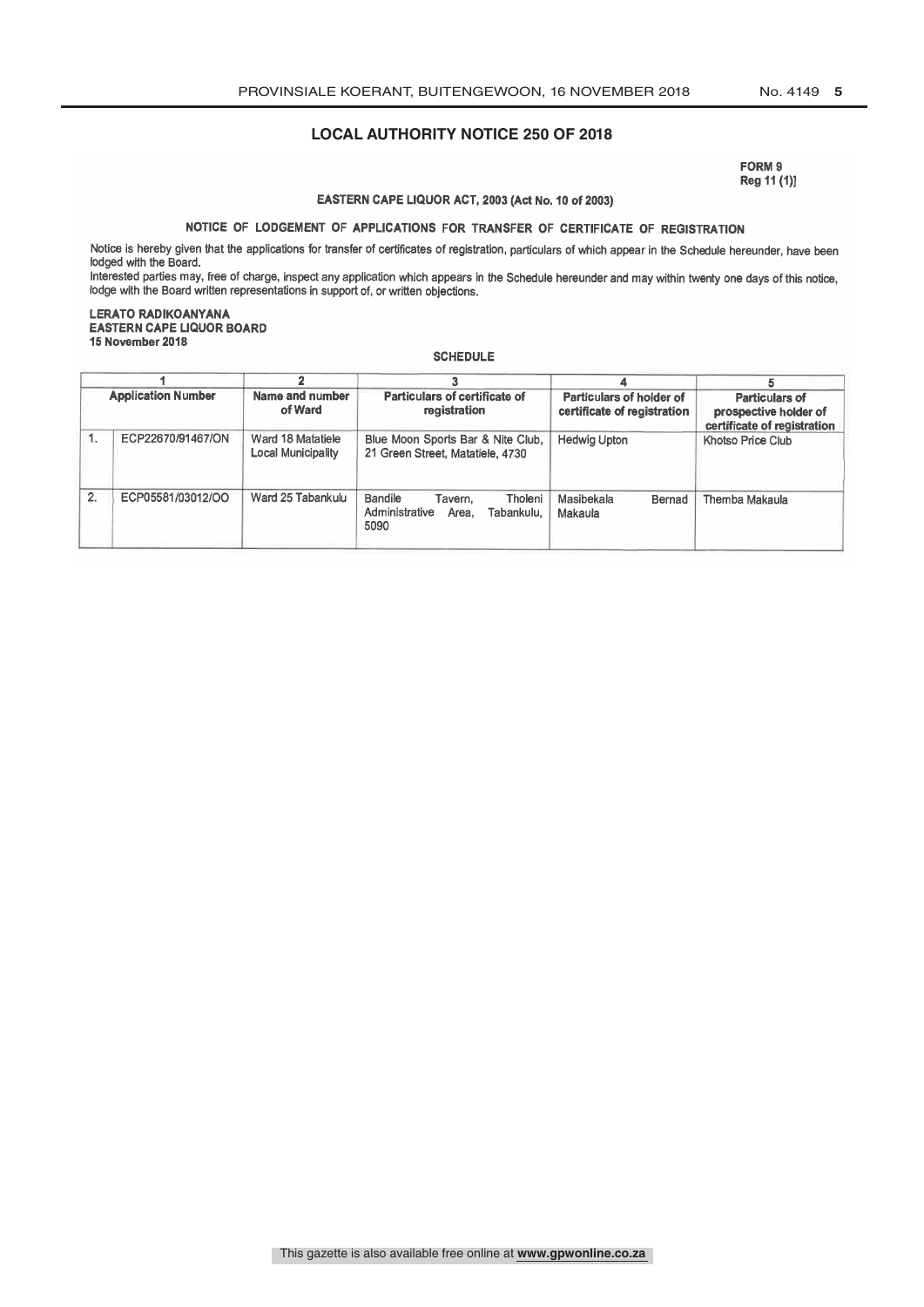This gazette is also available free online at **www.gpwonline.co.za**